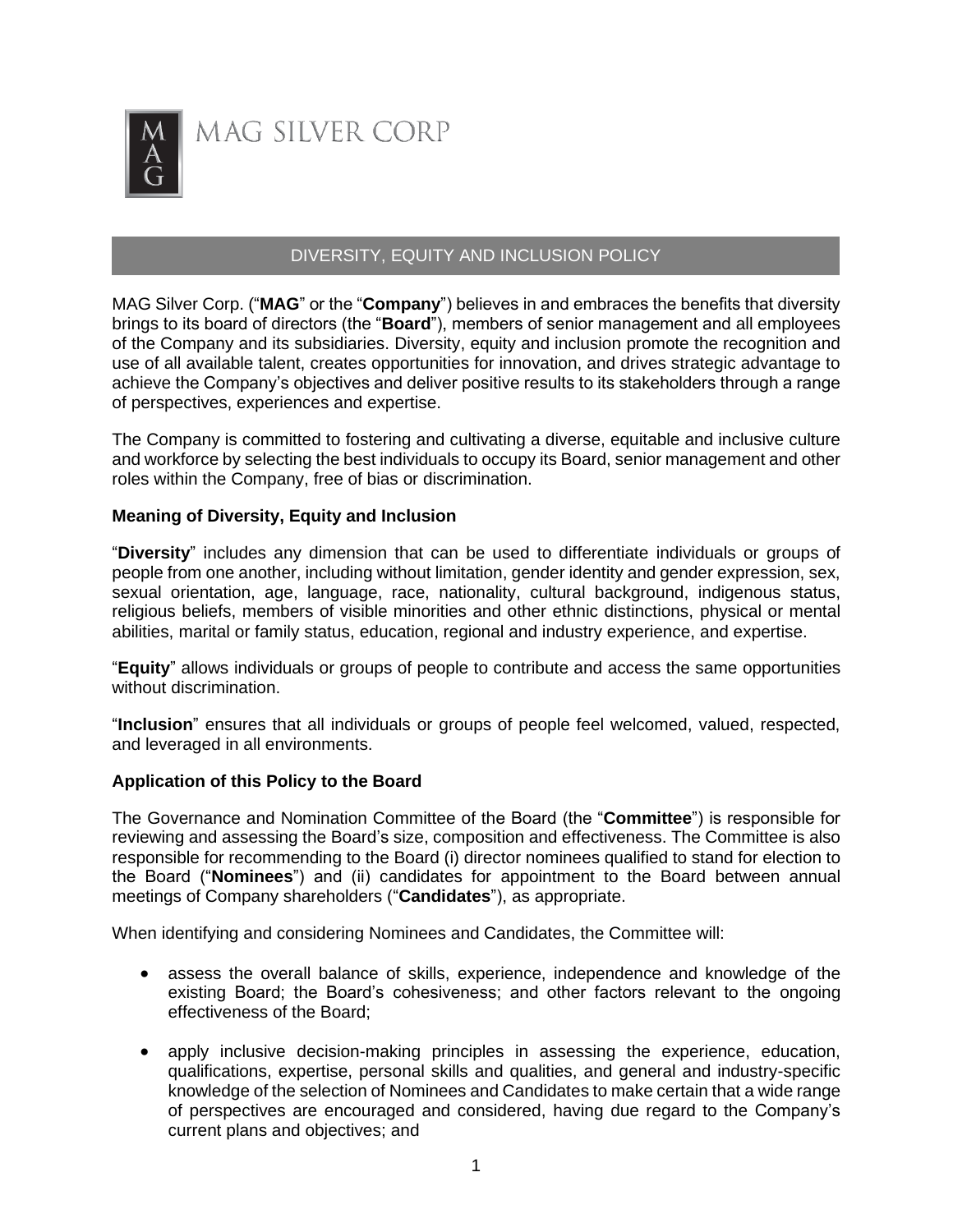• select and appoint individuals based on merit determined against objective and nondiscriminatory criteria and pursuant to a process that provides transparency and procedural fairness.

Further, the Company believes that the promotion of diversity, equity and inclusion is best served through careful consideration of every Nominee or Candidate's relevant abilities and attributes without focusing on any particular diversity characteristics. However, to promote the specific objective of gender diversity on the Board and to reaffirm the Company's commitment to increasing Board and workforce diversity, the Board has set a target to achieve a minimum of 30% of the Board being represented by gender diverse directors. Any search firm engaged to assist the Board or a committee of the Board in identifying Nominees and Candidates for appointment to the Board will be specifically directed to include diverse Nominees and Candidates. The Board will add identified Nominees and Candidates to it's evergreen list of potential Nominees and Candidates.

The Committee will annually review and assess the effectiveness of the Company's nomination and selection process towards achieving diversity, equity and inclusion on the Board. The Committee will also annually review and assess the effectiveness of all other diversity initiatives established and implemented by the Board. The Committee may adjust one or more objectives concerning the Company's overall diversity, equity and inclusion objectives and measure the Board's progress concerning any revised objectives accordingly.

# **Application of this Policy to all Company Personnel**

This policy applies to all Company personnel, including executive, senior management and employee personnel, whether permanent or temporary. It also covers any person, company or other party engaged by the Company to provide service to or on behalf of the Company, either directly or indirectly, and includes contractors, consultants and agency workers.

The Company is committed to creating and supporting an inclusive, equitable and diverse workplace that recognizes and values differences, where everyone is treated fairly and with respect, and where all employees have equal opportunity to succeed. To achieve this commitment, the Company will:

- incorporate diversity, equity and inclusion considerations into practices and policies relating to recruitment and selection, compensation and benefits, professional development and succession planning;
- implement diversity, equity and inclusion awareness training program to facilitate positive intergroup interaction, equitable and inclusive evaluation, and diversity management;
- develop flexible scheduling programs for work arrangements and leave options that accommodate the diverse needs of our employees at different career and life stages, including those with family and caring responsibilities, to assist with recruitment and retention;
- implement and assess the application of policies that address impediments to gender diversity in the workplace and that promote employment decisions that are transparent, merit-based, unbiased, equitable and procedurally fair;
- continue to identify new ways to entrench diversity, equity and inclusion as a cultural priority or core value across the Company, including supporting and empowering